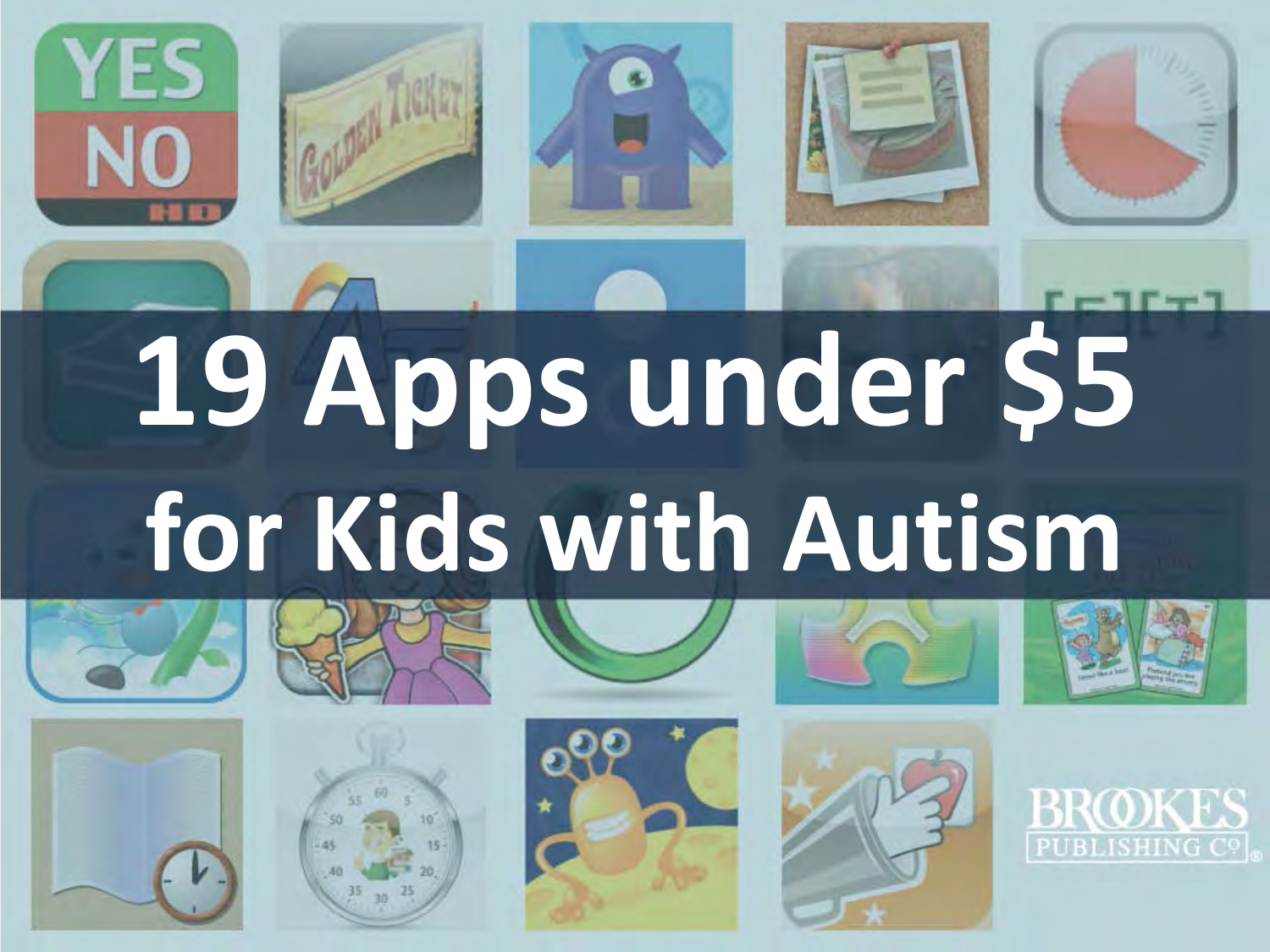# **Great apps. For a great price.**

# **There's no shortage of innovative apps** that support

children with autism. But many are expensive—and when you're a parent or professional with limited resources, pricey apps are often out of the question.

## Fortunately, **you don't have to break the bank** to find

apps that improve the lives of kids with autism. Here are 19 apps—some designed specifically for kids on the spectrum, some easily adaptable—that help with:

- **Communication & Language**
- **Organization & Motivation**
- **Routines & Instructions**

### **LET'S GET STARTED!**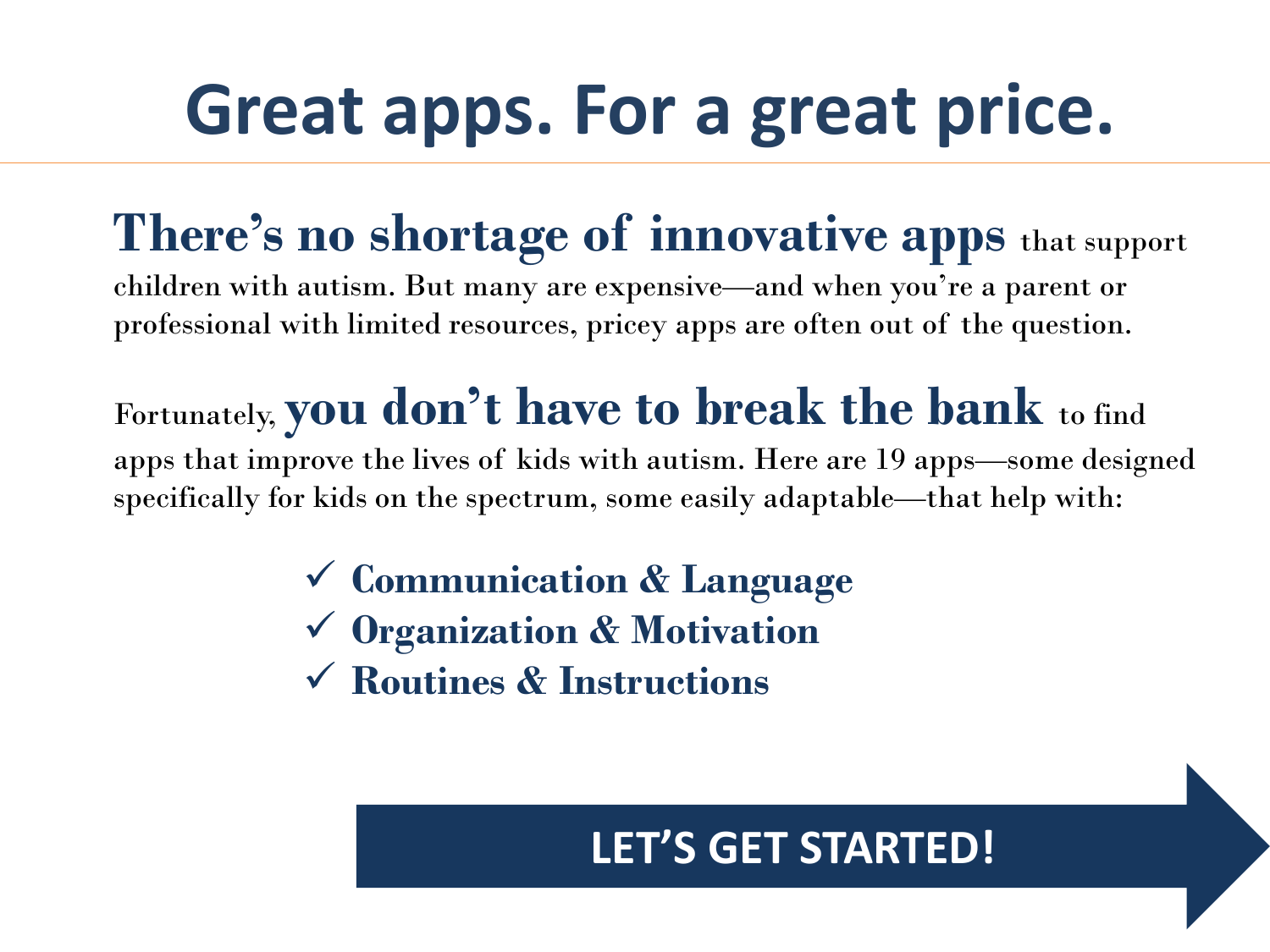# **Communication & Language**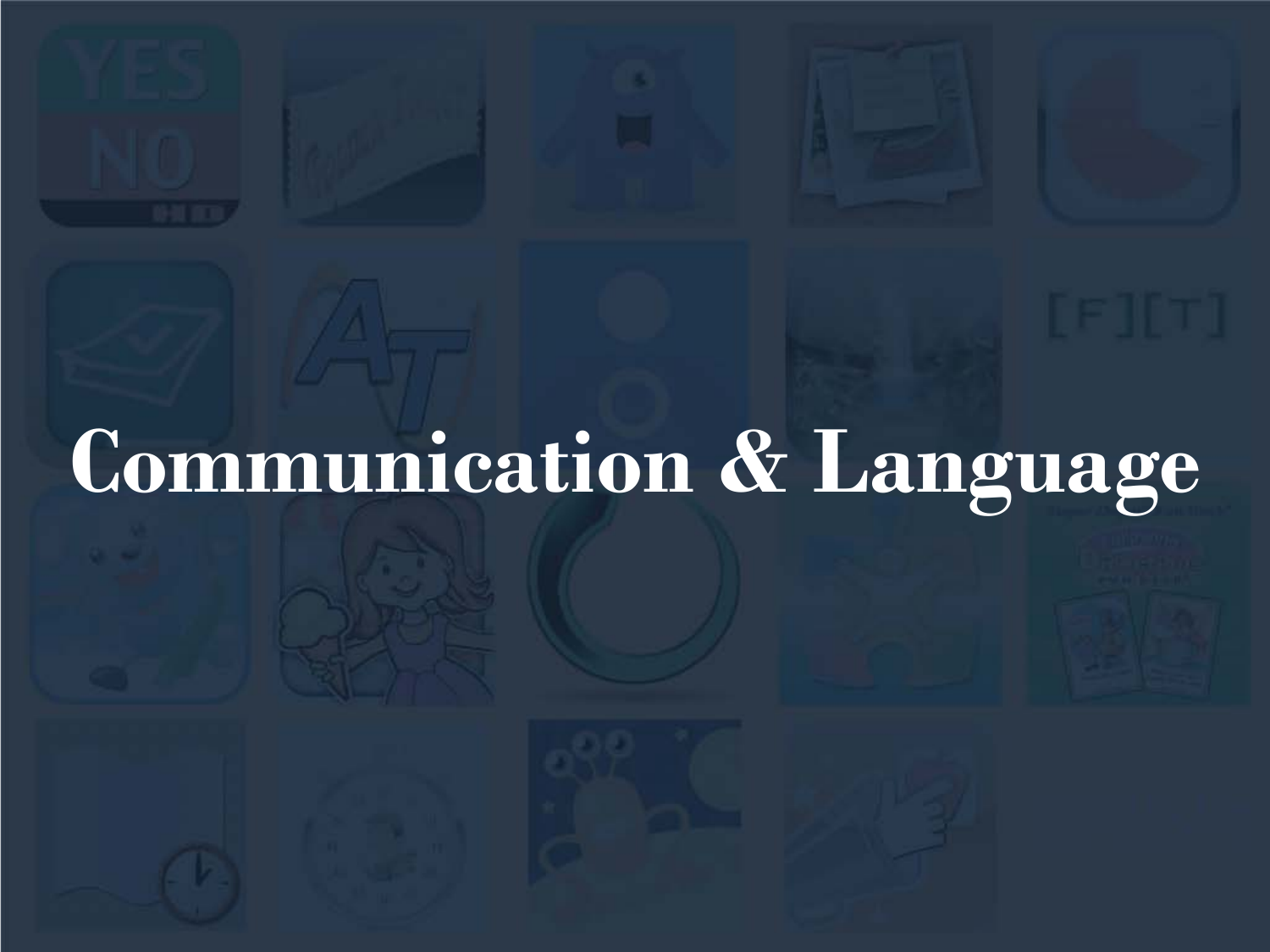

# **Alexicom AAC**



Do you use Alexicom to develop augmentative communication pages? This app lets you publish your AAC pages to your phone or tablet so you can access them anywhere (it's great for sharing pages between SLPs and parents). Plus Alexicom AAC gives you more than 2,500 premade communication pages and access to more than 25,000 real photos and images. It's easy to import these pages into your own online library, customize them, or create your own pages.

## **Answers: Yes/No HD**

Answers:YesNo is an easy to use, affordable communication tool perfect for nonverbal children with autism and motor planning issues. It features two large buttons: one for yes, one for no. You can place custom text and pictures on the buttons, record custom audio to play when buttons are selected, and save up to 30 custom button pairs. Comes with multilanguage support and visual cues for those with hearing impairments.



*Prices listed reflect those posted in the Apple App Store. Android prices may vary. Prices are subject to change.*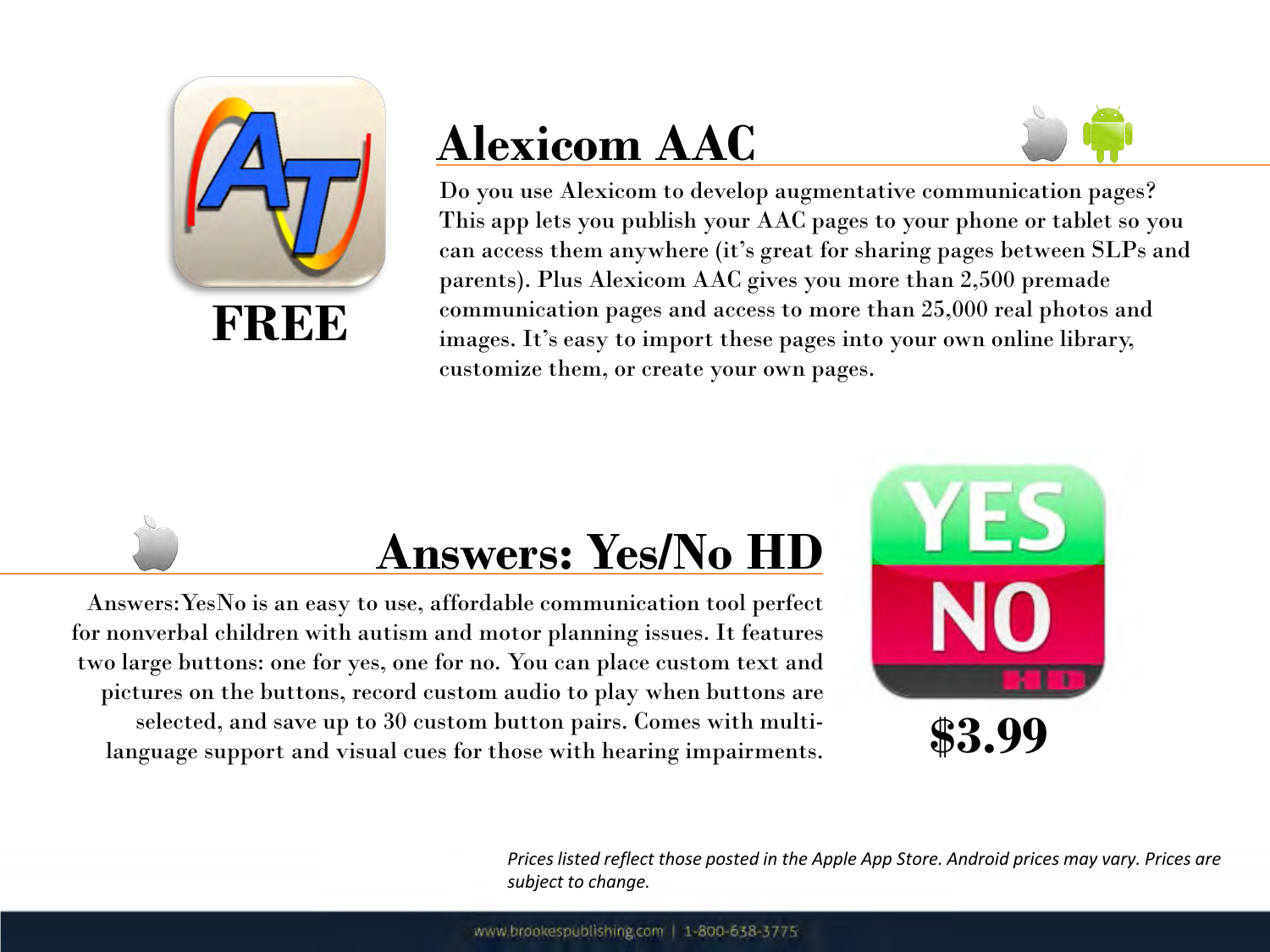

# **SoundingBoard**



With SoundingBoard, you can transform your iPhone, iPod Touch, or iPad into the latest in communication technology. Create customized communication boards in just minutes, using AbleNet symbols or your own photos. (Comes pre-loaded with more than a dozen communication boards ready for immediate use!)



## **Speech with Milo**

Selected as the #2 Best Education App for Kids by Babble.com, the "Speech with Milo" apps were created by a licensed SLP and have been downloaded more than 50,000 times. Sold separately for \$2.99 each, these apps use fun and engaging animated exercises to teach children about sequencing, verbs, prepositions, nouns, adjectives, and more.

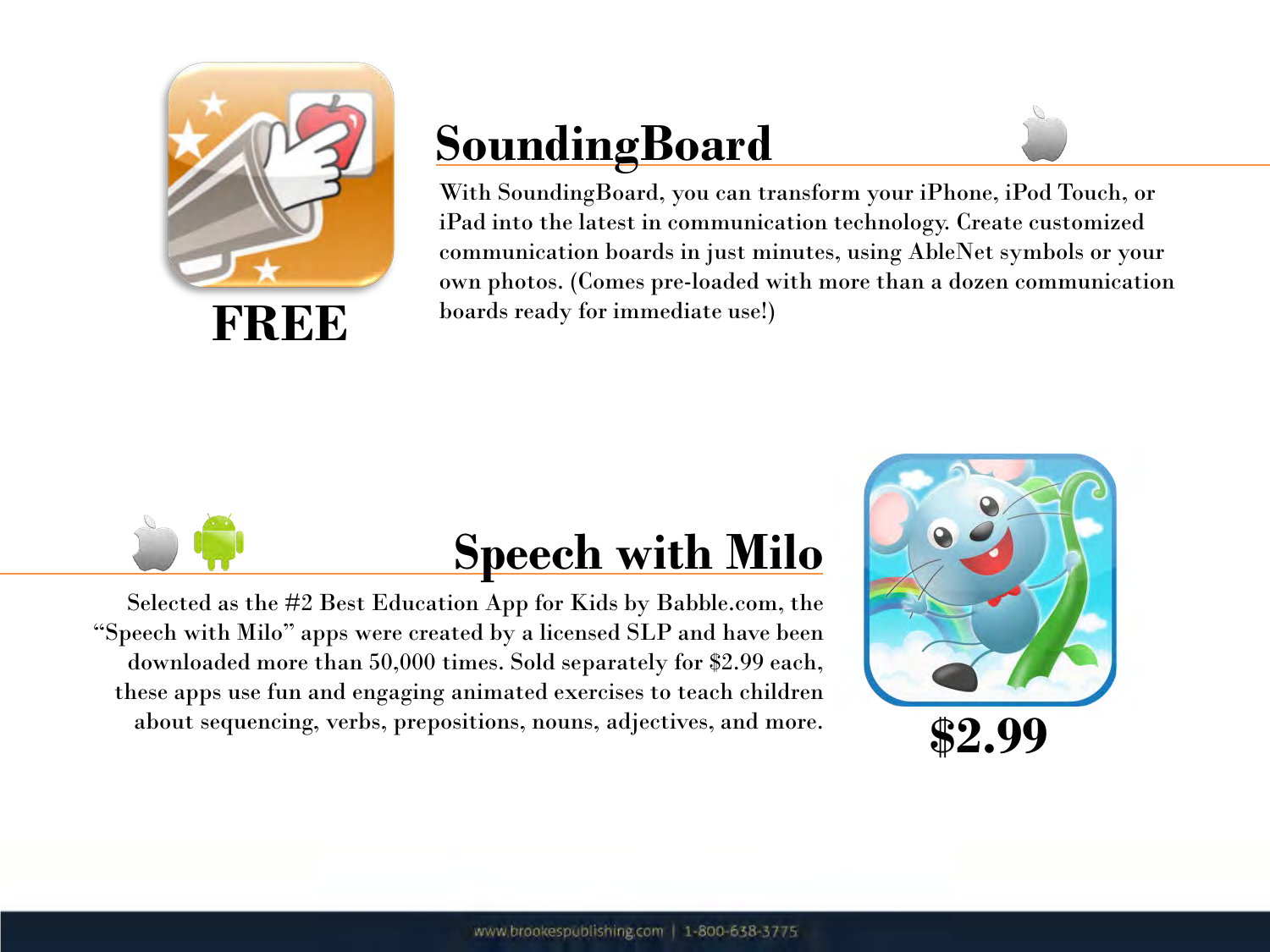

# **Splingo's Language Universe**

Designed by SLPs, this high-quality interactive game uses a friendly, funny alien named Splingo to help children learn critical listening and language skills. Splingo's instructions cover a full spectrum from very early language development (e.g., single word recognition) to complex concepts that combine several aspects of language at once. Easy to customize based on each child's developmental level.

## **Like this list? Have suggestions of your own?**

If you have a favorite app under \$5 that helps build communication & language skills, tweet it to us at **@BrookesPubCo**. We'd love to keep updating and expanding this list!

#### **ORGANIZATION & MOTIVATION APPS**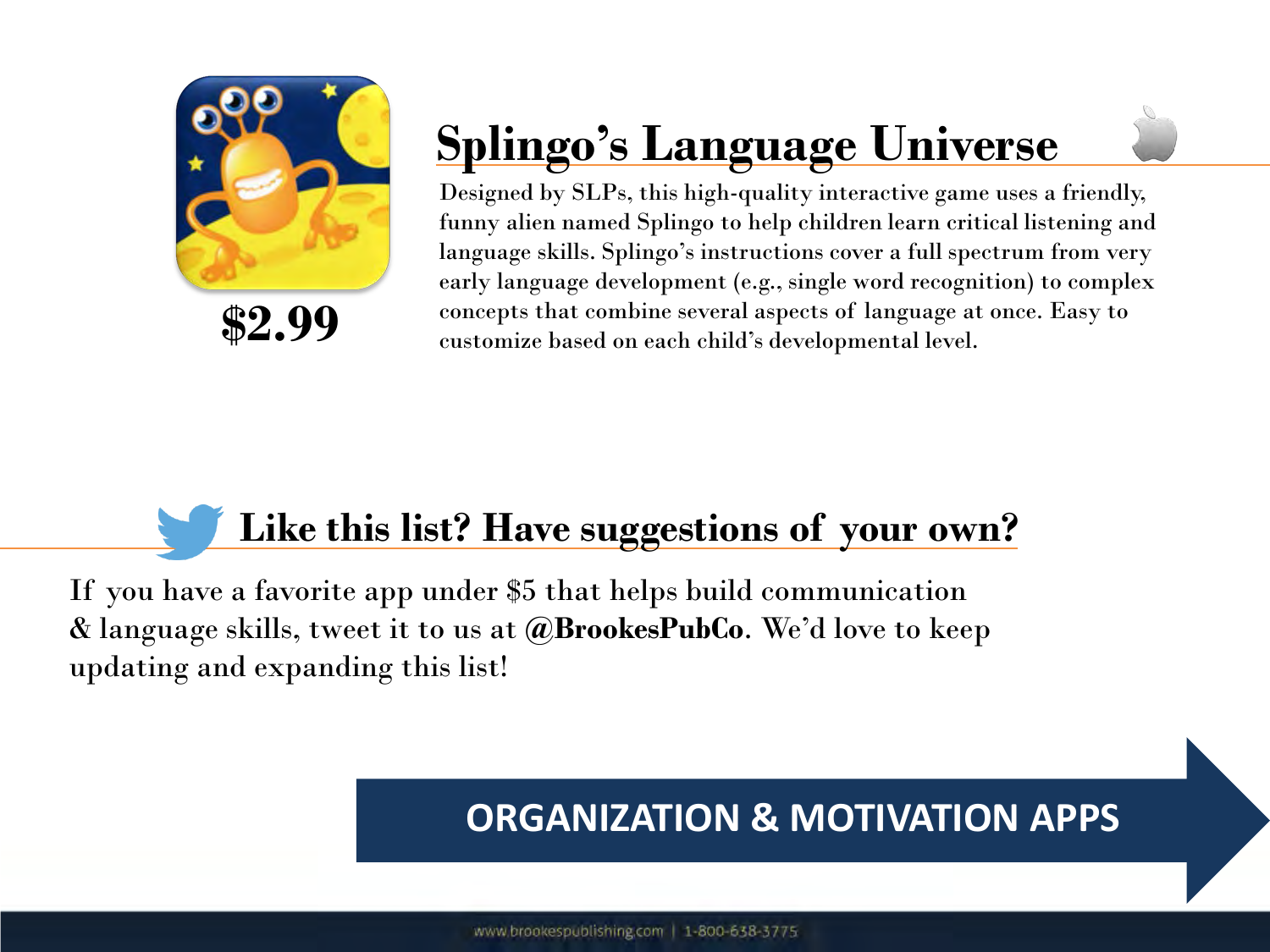# **Organization & Motivation**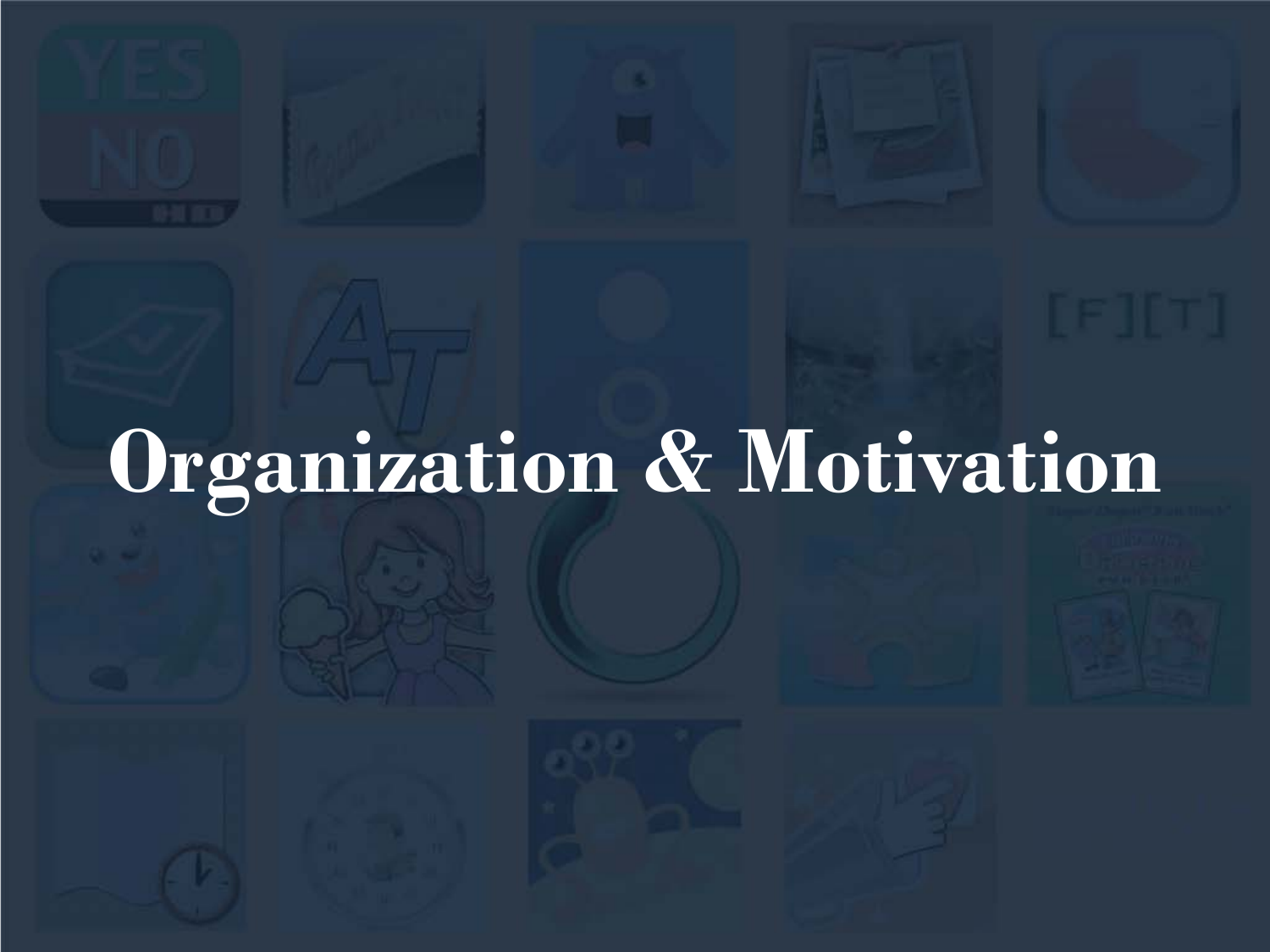

# **iEarned That**



A super-simple motivational tool designed by a pediatrician and parent, iEarned That helps children develop positive behaviors by working toward tangible goals. Turn any picture of a reward into an interactive puzzle of up to 60 pieces. Kids can earn one piece at a time—a great way to foster independence, responsibility, and goal-oriented behavior through positive reinforcement.



#### **iReward**

Another easy-to-use motivational tool, selected by Apple for their "Apps for Special Education" list! Create a star chart or token board that reinforces positive behaviors through visual rewards. It offers lots of options for customization: you can create your own color backgrounds and tokens, add a photo of the goal/reward, use two pictures to create a first/then reward, record custom audio to play when a goal is reached, and more.



**\$2.99**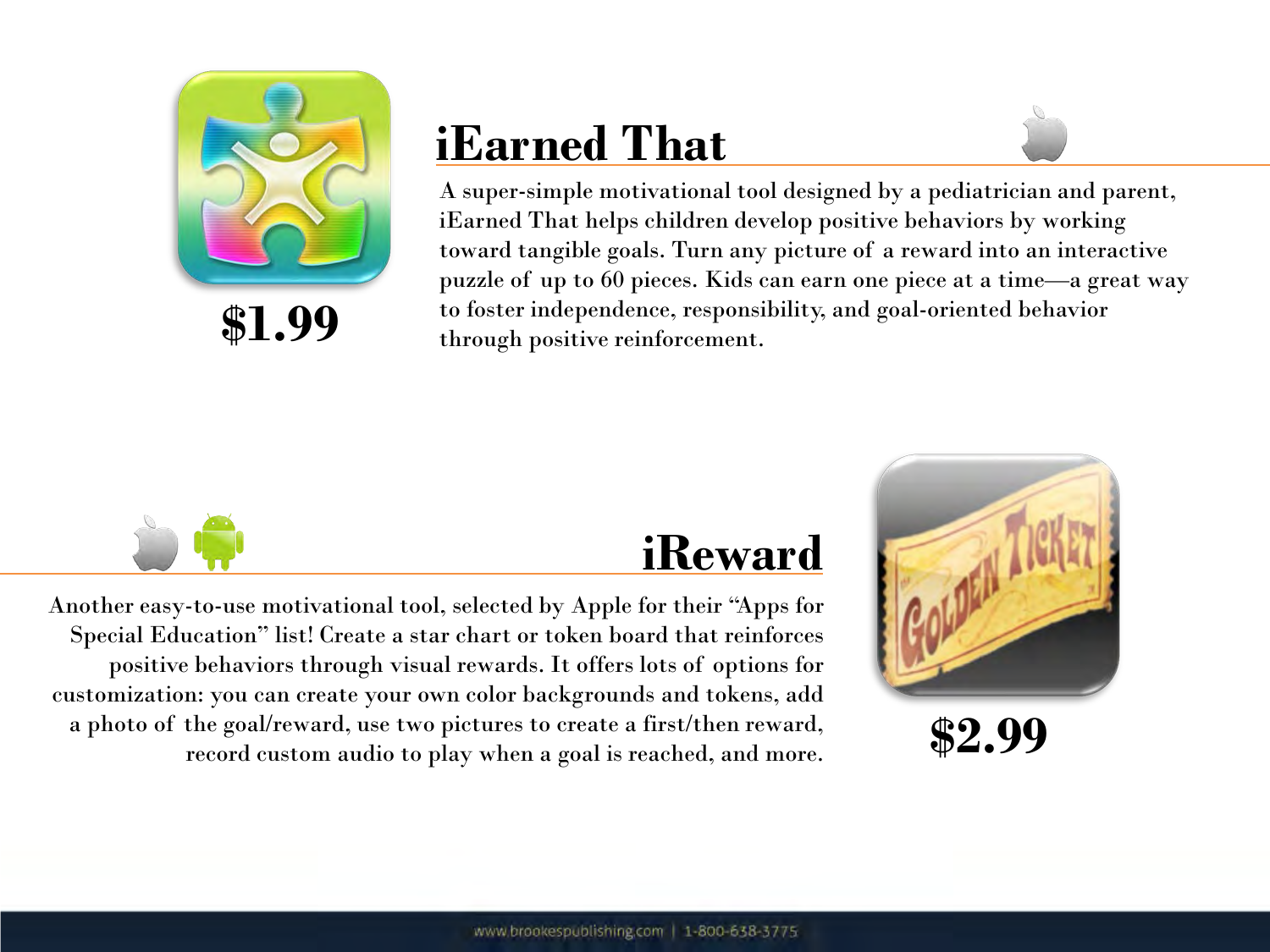

## **Steps**



The easy way to help a child organize her day. With this app, you can go through the day and check off tasks on the "Open" list. Steps lets you create a new list or task with ease, bring back tasks you accidentally closed, set up reminders and add notes, and more. It works both offline and online, and if you want to use it on multiple devices, it syncs and backs everything up to iCloud.



## **Time Timer**

This clear and simple timer app displays time as a red disk that quietly gets smaller as time goes by. When the red is gone, time's up! The visuals are clean and uncluttered, making it easy for kids to see exactly how much time is left. Plus the app lets you create up to 4 timers at once, edit one timer while the others keep going, and tailor it to whatever amount of time you need—whether it's ten seconds or ten hours.

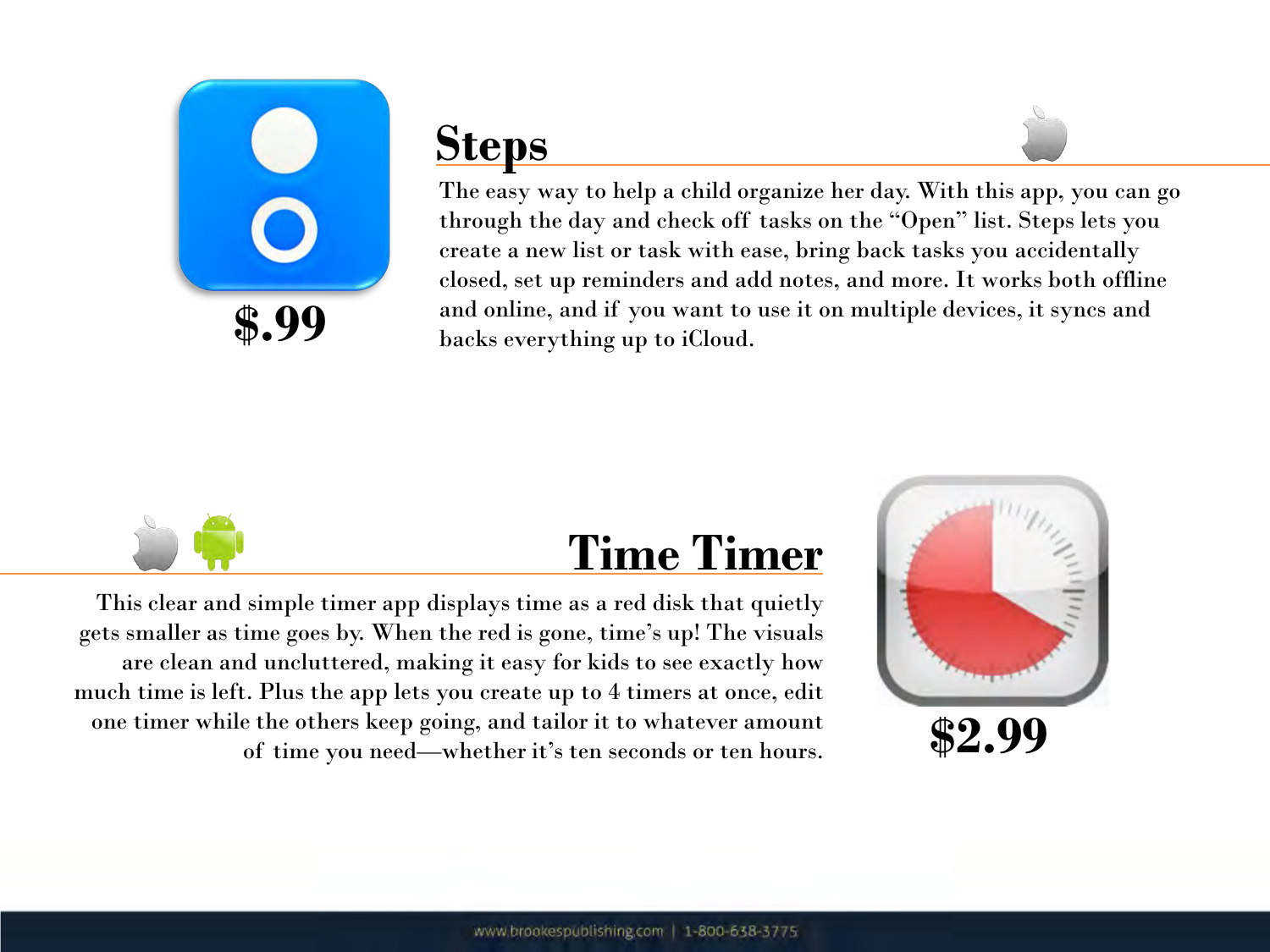

## **Time Tracker**

A simple, motivating tool for creating projects and tasks and then helping a child keep track of time spent on each. You can plan out your time a week in advance, stop and start a timer on a project, and review planned time against actual time spent working on projects and tasks. It's easy to print the timesheets or email them as PDFs.

## **Like this list? Have suggestions of your own?**

If you have a favorite app under \$5 that helps build organization  $\&$ motivation skills, tweet it to us at **@BrookesPubCo**. We'd love to keep updating and expanding this list!

#### **ROUTINES & INSTRUCTIONS APPS**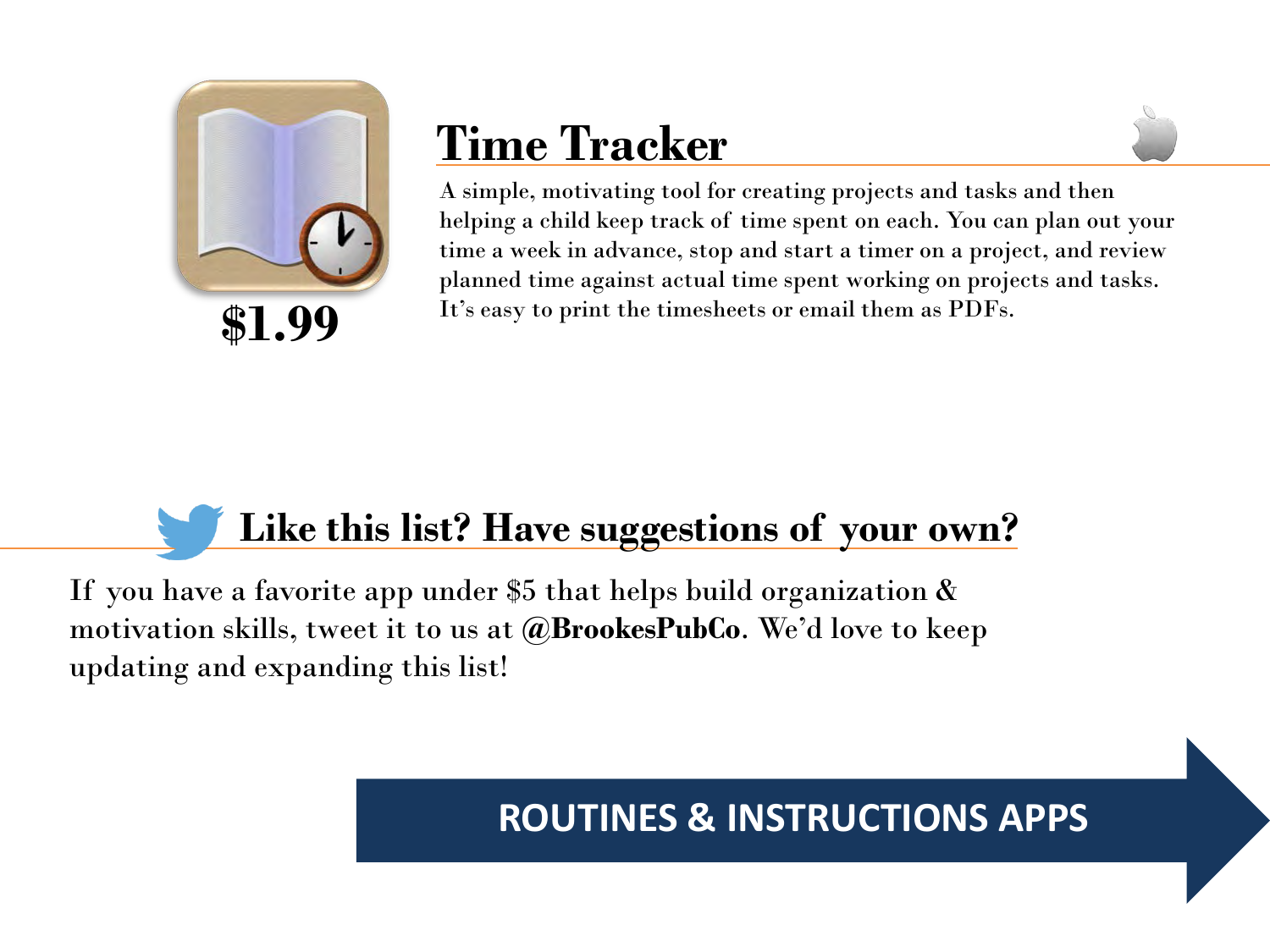# **Routines & Instructions**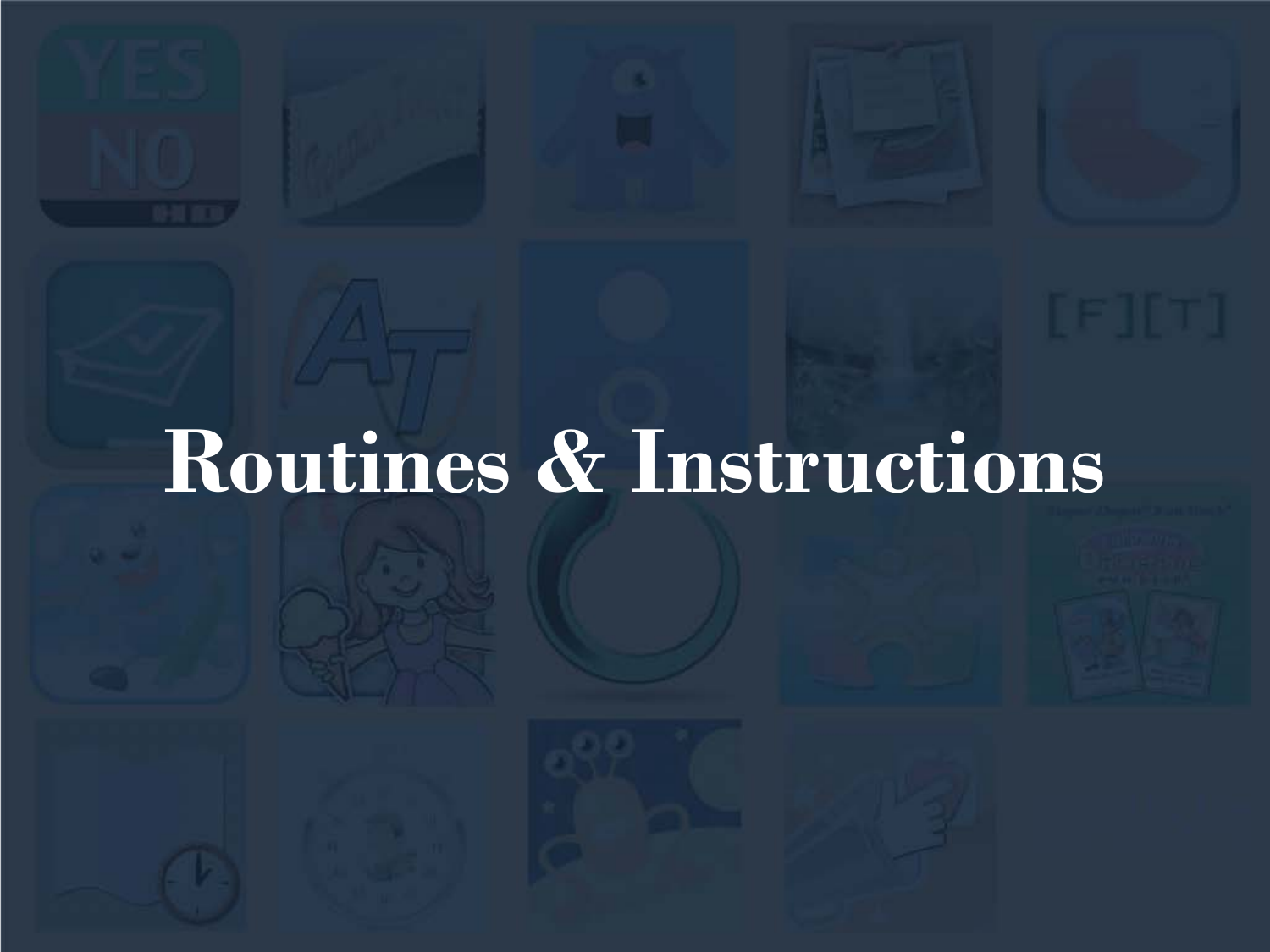

**\$4.99**

# **EasyConcepts**



## **First-Then Board**

Eliminate the need for those cumbersome paper-based visual instructions and bags of pictures! This app is a convenient, portable way to communicate clear expectations to a child with autism. Use the built-in pictures or download any online photo of the activity or routine you want the child to complete and the object, activity, or reward that will come next.

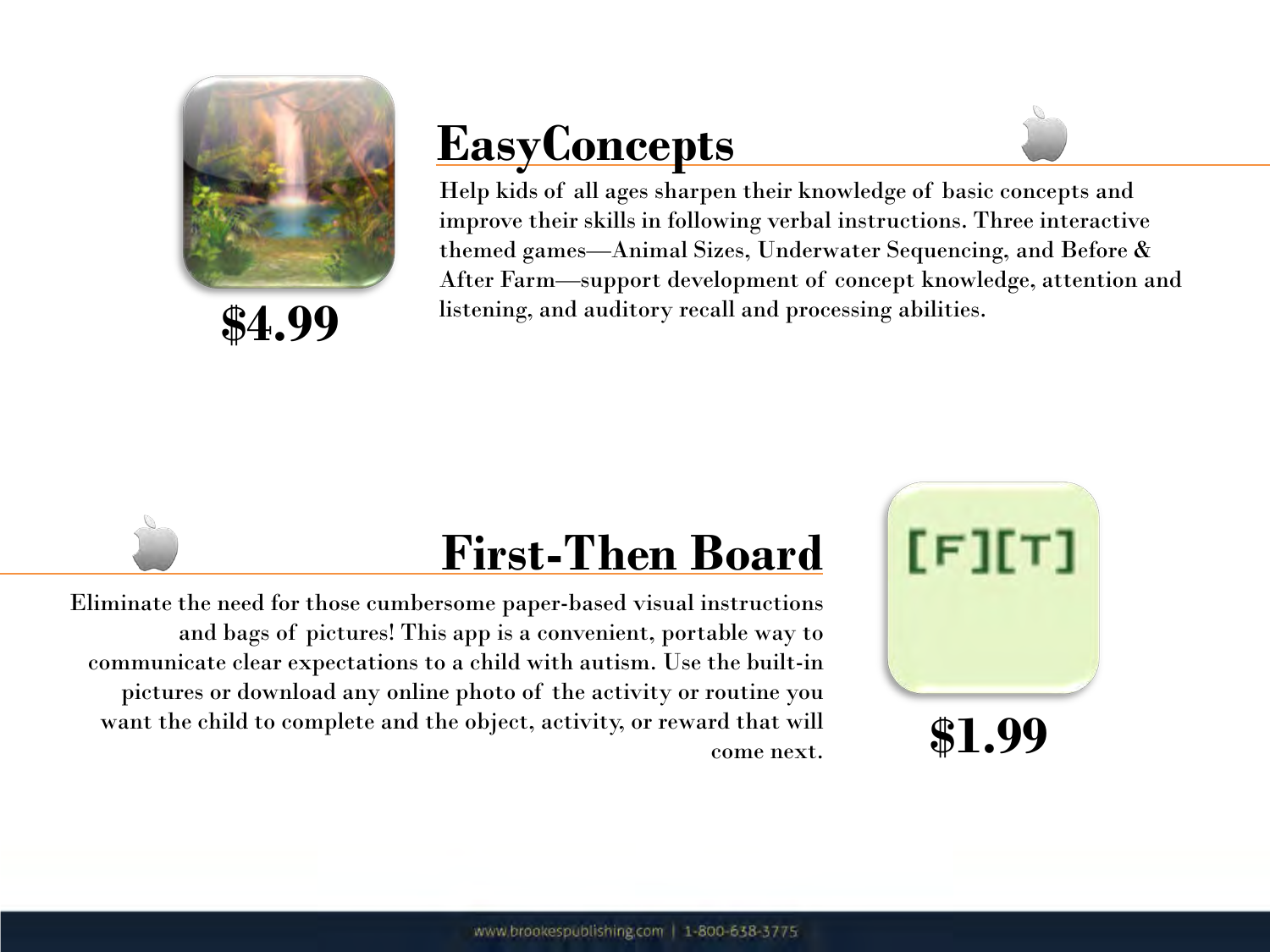

### **Fun Deck Following Directions**



Help children practice following directions while they sharpen their memory, motor, and auditory processing skills. Select from 52 illustrated picture cards with one-step directions ("Growl like a bear"), and record the child's response by tapping green or red (correct or incorrect). You can even have children follow multi-step directions by presenting more than one card—just swipe the screen to the side to display the next card.

## **Let's Talk: Following Instructions**

Developed by a team of experts led by an experienced speech-language therapist, this app is a highly motivating, interactive game starring a friendly monster named Moe. Through flashcards with simple instructions, kids practice waiting, listening, and responding to directions. Also an effective tool for boosting language skills and vocabulary.

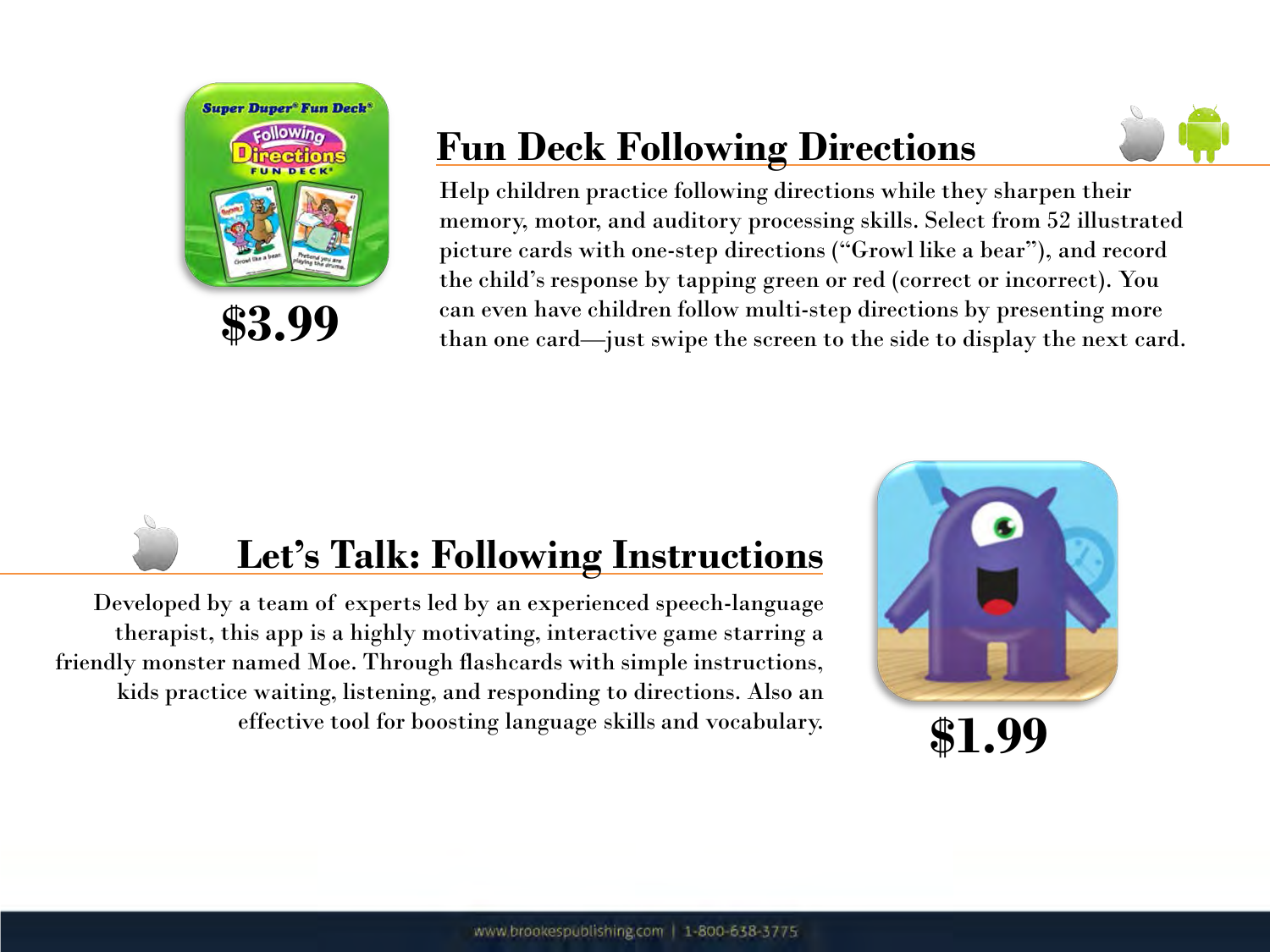

# **My PlayHome**



This massively interactive dollhouse app lets kids explore and use everything in the house. The characters eat, sleep, shower, brush their teeth and more, and kids can interact with the furnishings and change the background music. It's an ideal app for helping kids with autism practice following a sequence of instructions.

## **PhotoMind**

PhotoMind lets you take a picture and then make a note and set a reminder for it. The reminder will appear along with any note you've saved with it, without any need for an Internet connection. A helpful visual organization tool for routines and activities.



**\$2.99**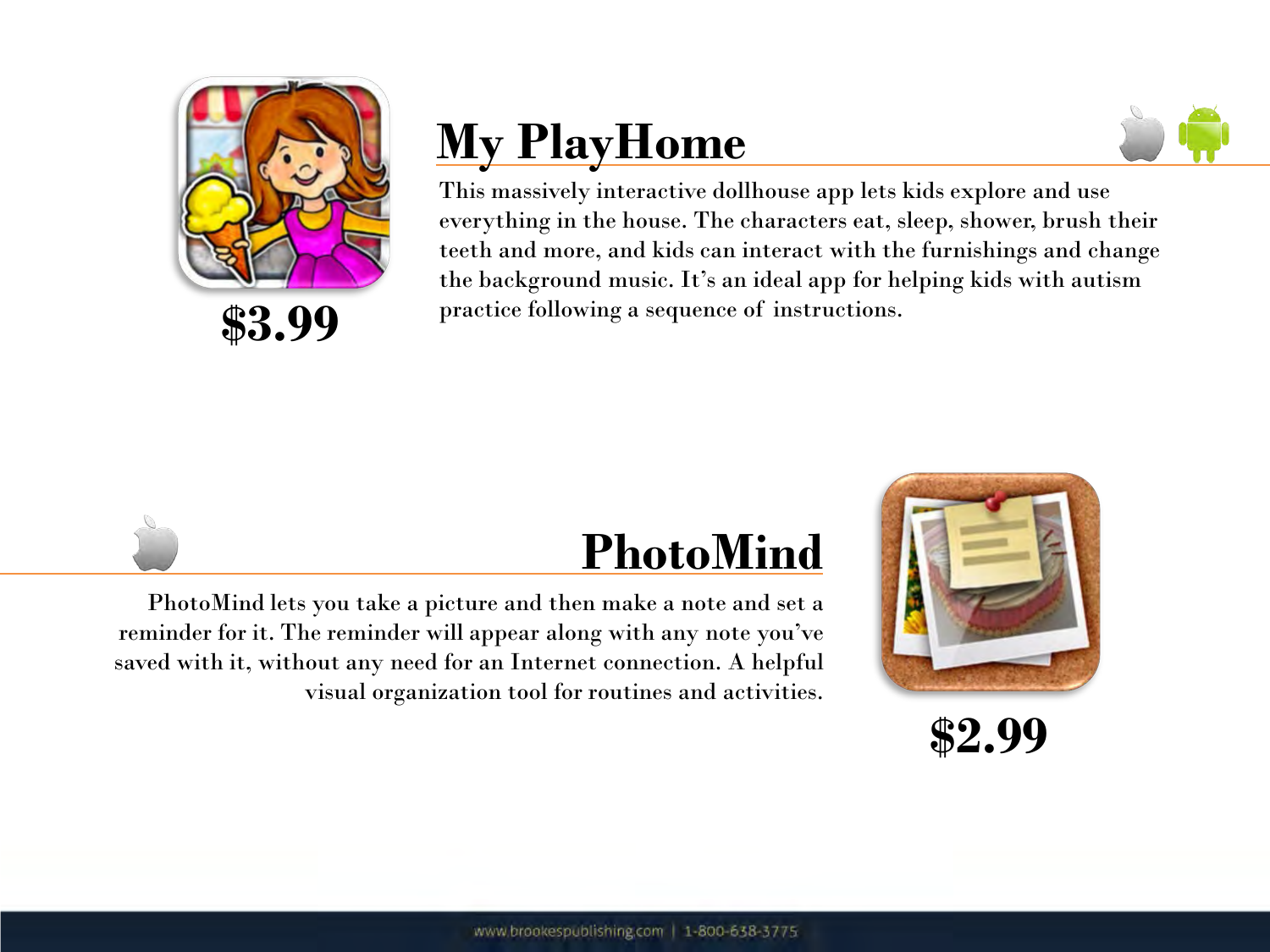

**\$3.99**

# **Picture Prompt Timer**

An innovative visual support app for children with autism, Picture Prompt Timer lets you display two photos in a first/then format. The corresponding bar shows the child how much time is left, and the auditory prompt allows you to customize a message that will play at intervals YOU determine, to help the child stay on task.

.



## **Routinely**

Help children achieve goals and develop good habits by providing daily reminders of routines, activities, and tasks. You can define a weekly schedule, and Routinely will help track each activity. Through daily reminders and repetition, children will transform activities into good habits that improve their lives.

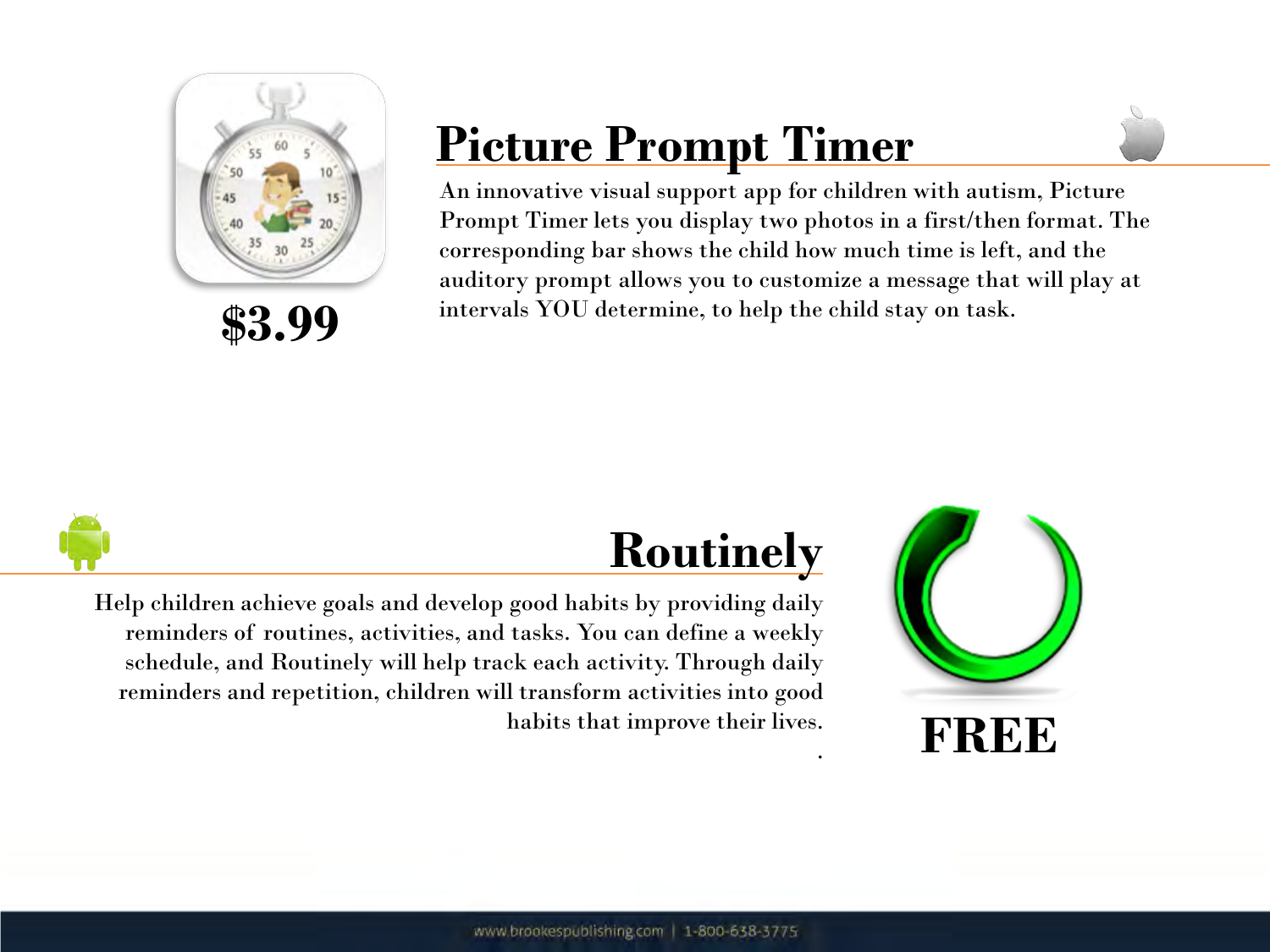

# **Visual Routine**



This easy-to-program visual schedule is ideal for helping children with autism stick to a routine. Routines can be easily tailored to individual needs with audio feedback and customizable pictures, audio, and text. No need to tote pictures or a laminated schedule—this app will let you pre-set routines that clearly remind children what they have to do.

## **Like this list? Have suggestions of your own?**

If you have a favorite app under \$5 that helps kids follow routines  $\&$ instructions, tweet it to us at **@BrookesPubCo**. We'd love to keep updating and expanding this list!

#### **LEARN MORE ABOUT THIS APP LIST**